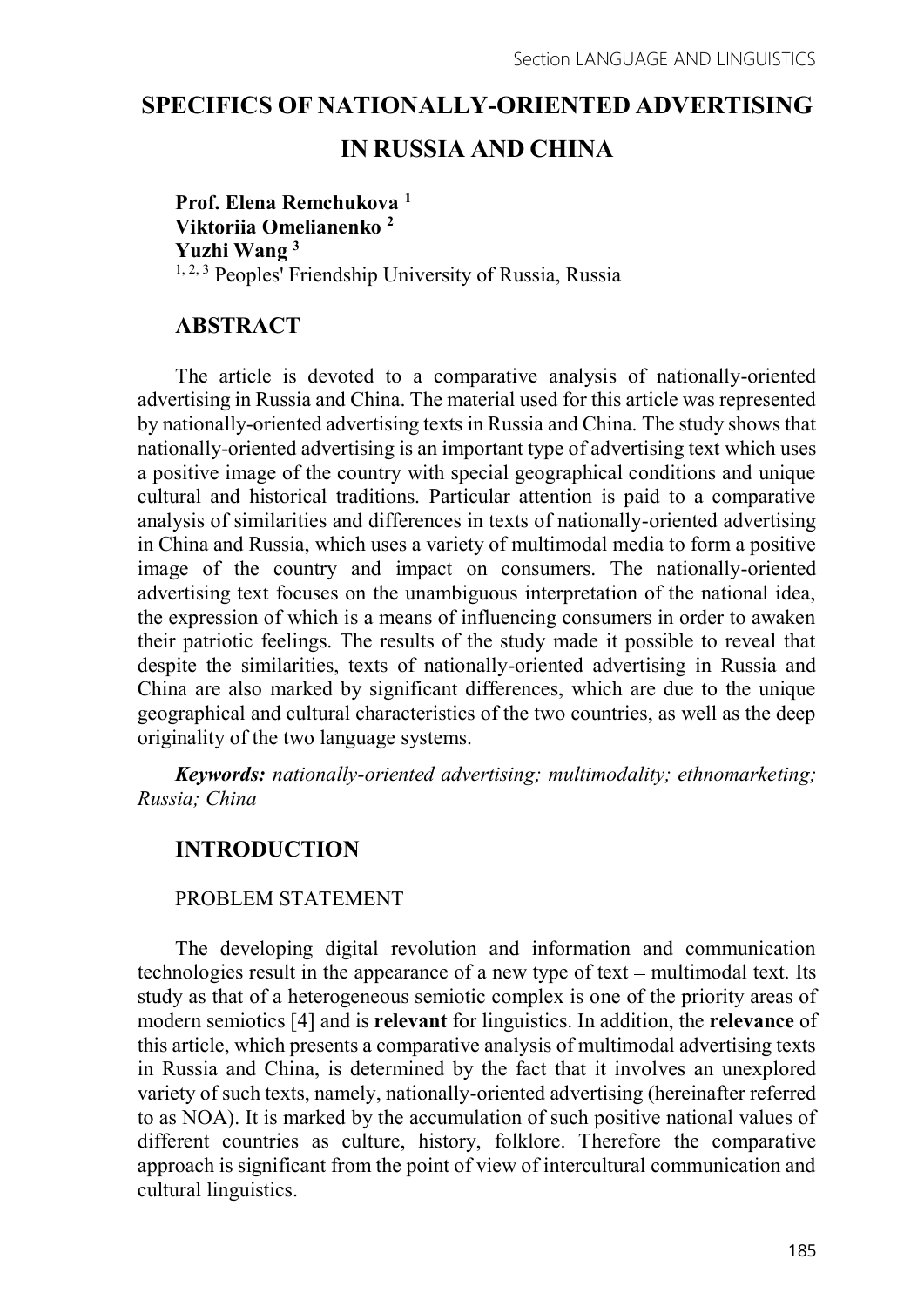The object of analysis in this article is an array of national values of Russia and China which are reflected in the texts of the NOA. The article establishes similarities and differences from the point of view of presenting the country's national and cultural resources for the promotion of a particular product or service in its internal market.

The **aim** of the study is to carry out a comparative analysis of the semiotic complexes of NOA in Russia and China. The study determines the following range of questions and tasks: defining NOA as a type of advertising text, emphasizing its originality; identifying its main thematic varieties (product categories); characterizing NOA as a multimodal complex; differentiating between non-verbal and verbal means and conducting their comparative analysis; and answering the question on the similarities and differences between NOA in Russia and China.

#### **MATERIAL**

The research material was constituted by nationally-oriented advertising videos of different product categories broadcast on the central TV channels of Russia and China and functioning on the Internet of both countries (Youtube, Bilibili, CCTV and WeTV).

#### METHODS

Along with general research methods (comparison, generalization, observation, commenting, etc.), general linguistic and special research methods include traditional methods of lexical-semantic and contextual analysis, multimodal discourse analysis, the method of semantic and pragmatic interpretation of text components, continuous sampling method. Identifying the national and cultural specifics required the use of the linguistic and cultural commenting method, and the comparison of thematic varieties and texts of NOA in Russian and Chinese necessitated the method of comparative analysis.

#### **DISCUSSION**

## NATIONALLY-ORIENTED ADVERTISING AS A TYPE OF MULTIMODAL ADVERTISING TEXT

The primary goal of advertising created on the basis of discourse intention is to generate demand for certain goods or services, and to achieve this goal, semiotic signs of different modalities are used. Therefore, multimodality is a key feature of modern advertising texts [7].

It is important to note that Russian scholars have traditionally viewed verbal communication as a priority area of research, considering the verbal component of the advertising text as the main influencing force, and the non-verbal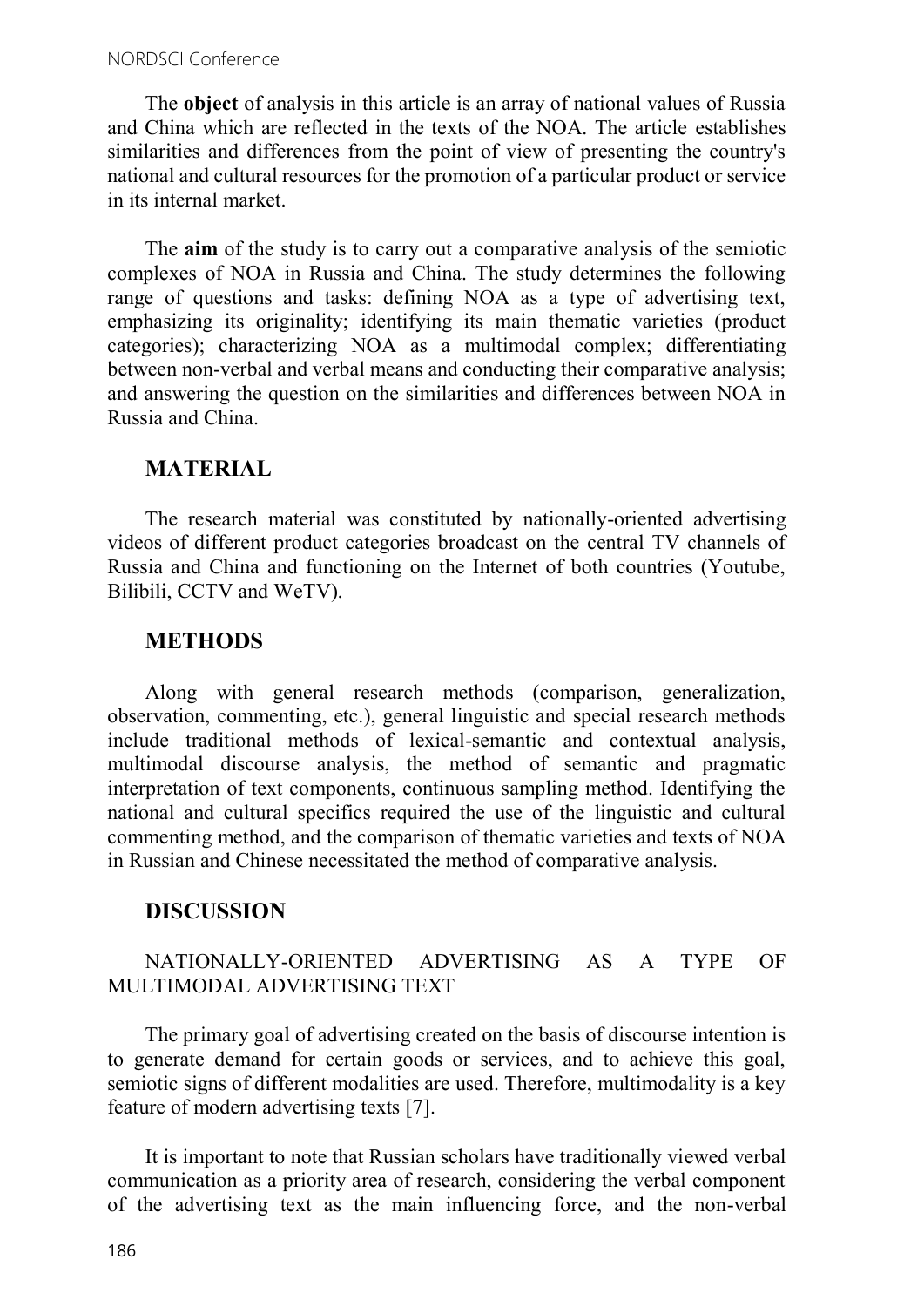component as complementary to this function [6]. However, we believe that it is effective to consider a modern advertising text in comparative terms if it is regarded as a multimodal complex with a harmonious interaction of both semiotic components.

Nationally-oriented advertising texts are actively used in the Russian and Chinese media space. Such texts should be understood as advertisements in Russian and Chinese aimed at a specific target audience and utilized in the domestic market of the country whose language they use. The focus of nationallyoriented advertising involves the application of national values as the main marketing tools. From this point of view, NOA is one of the varieties of ethno marketing, which is extremely popular all over the world nowadays.

Therefore, NOA is an intentional type of commercial advertising in which the key role is played by the image of the country. It is characterized by a reflection of the historical and cultural heritage of a particular society. It is worth noting that in this type of advertising, nationally-oriented values as well as various kinds of ideologemes are "promoted" easily, since the addressee's attention switches to the evaluation of the promoted product.

Most often, NOA is employed to promote domestic goods that have a direct connection with the national tradition. Example of such a connection are advertisements for certain food products traditional for a particular country, e.g., kvass, vodka, sour cream, croutons for Russia; noodles, Chinese vodka, tea, dumplings for China.

We should also specify that the feeling of patriotism has become one of the main advertising trends in the promotion of certain types of foodstuffs in Russia. In particular, kvass, being a primordially Russian drink, is positioned by marketers as a drink that is an integral part of the history and culture of the Russian people: "Age-old traditions of good health" (Russky Dar  $-$  TN: 'Russian gift', a popular Russian brand of kvass) [http://www.textart.ru/baza/slogan/napitki/kvas.html].

"Emotional marketing" is based on empathy and aims to cause an emotional response in the consumer in order to promote products and services. It plays an important role in advertising food products in China. Using different national and cultural elements, the addresser creates a characteristic emotional atmosphere and awakens positive emotions in the addressee, thus contributing to an effective influence on the latter [2]. Many commercials, such as those of Kang Shifu instant noodles, Sanquan dumplings, etc., feature the image of the panda, which is a national treasure and a symbol of China. This image in advertising also creates a comic effect to increase the impact on a potential consumer.

The thematic classification of NOA is based on its varieties that are the most typical of the domestic market of any country: automotive advertising, banking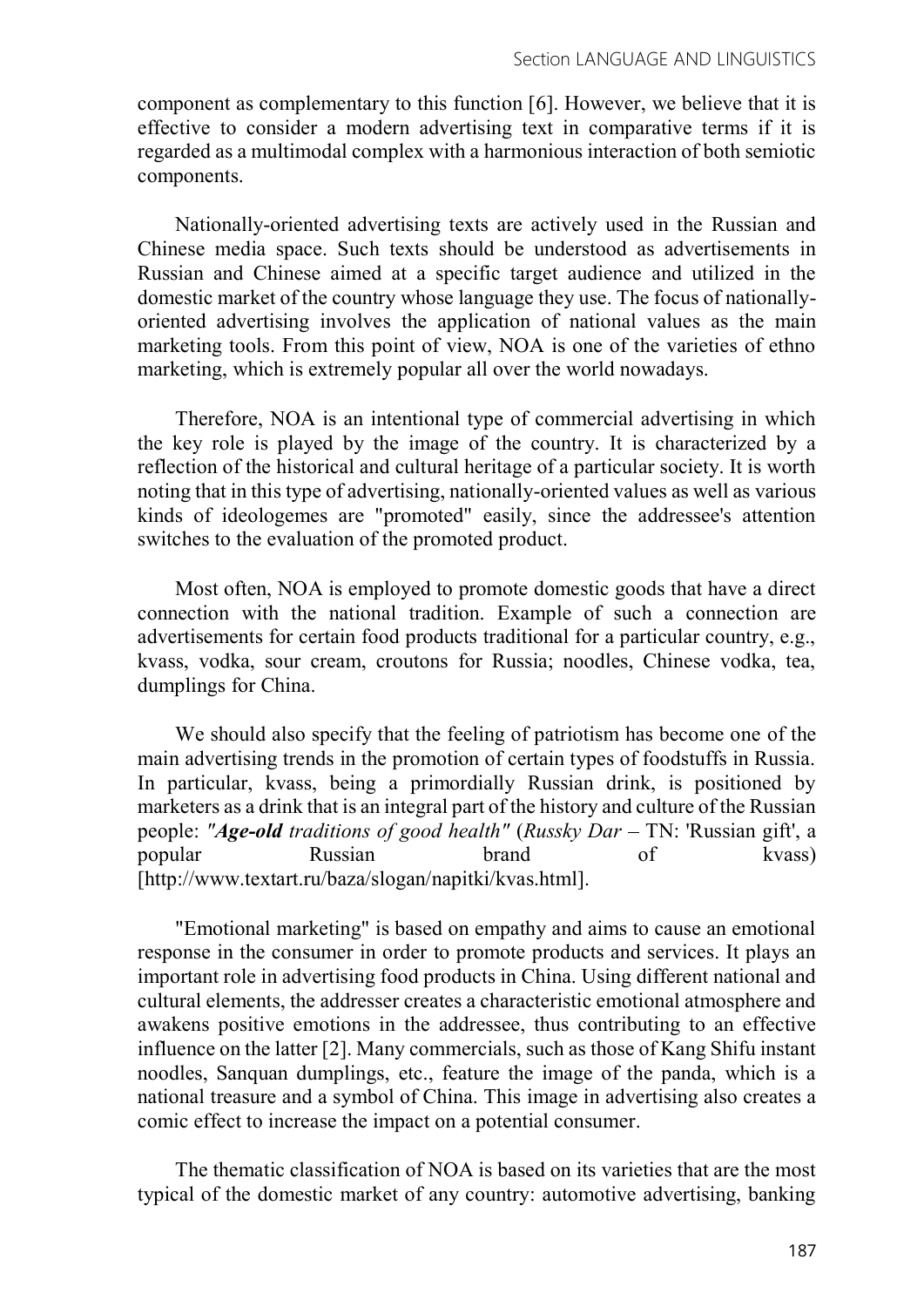advertising, travel advertising, mobile network advertising, but first of all, food and drink advertising. We shall only consider two of them in detail  $-$  travel and banking advertising. Food and drink advertising has been briefly described above.

#### THEMATIC VARIETIES OF NOA IN RUSSIA AND CHINA

## TRAVEL ADVERTISING

As a rule, in Russian travel advertising, visual components are represented by views of nature, cozy hotels, historic buildings, city attractions, etc. It is these elements in advertising compositions of different cities and regions that create the image of Russia. At the verbal level, the use of cultural and historical ideas about cities predominates, e.g., *Петербург чиновничий* /Peterburg chinovnichij/ 'Bureaucratic Petersburg', *Москва купеческая* / Moskva kupecheskaja/ 'Merchant Moscow' or Πγιακαιτικιά Πemepbypa / Pushkinskij Peterburg/ 'Pushkin Petersburg', *Булгаковская Москва* / Bulgakovskaja Moskva/ 'Bulgakov Moscow'. The verbal level is also marked by various stylistic expressive means:  $comparisons$  ( $\delta$ *ydmo uzpywevnый собор Василия Блаженного* /budto igrushechnyj sobor Vasilija Blazhennogo/ 'the toy-like St. Basil's Cathedral'), epithets ( великие просторы /velikie prostory / 'grand expanses', изысканная apxumermypa /izyskannaja arhitektura/ 'exquisite architecture'), metaphorical paraphrases (колыбель космонавтики /kolybel' kosmonavtiki/ 'the cradle of cosmonautics' (Kaluga), знаменитый «карман России» /znamenityj karman Rossii/ 'the famous "pocket of Russia"' (Nizhny Novgorod)), inversion  $(\text{Juwy }$ первозданную природу, опасные вертикальные трассы, старинные заброшенные заводы и первые участки железной дороги хранит на своих просторах древний дедушка Урал /Dikuju pervozdannuju prirodu, opasnye vertikal'nye trassy, starinnye zabroshennye zavody i pervye uchastki zheleznoj dorogi hranit na svoih prostorah drevnij dedushka Ural/ 'In the great spaces of old grandfather Ural hides wild pristine nature, dangerous vertical tracks, old abandoned factories and the first sections of the railway'),etc.[https://tonkosti.ru/%D0%A0%D0%BE%D1%81%D1%81%D0% B8%D1%8F].

The non-verbal component in Chinese travel advertising receives more attention than the verbal component. The advertising slogan is usually short, but expressive, embellished with various stylistic means – Chinese phraseological units, quotes from poems by Chinese poets, etc. [3]. Thus, the advertisement for the city of Nanchong contains footage of various attractions: the ancient city of Langzhong, the Zhang Lan (a Chinese politician) Memorial Hall, the Zhu De (a Chinese military leader, statesman and politician) Residence Memorial Hall, Mount Xishan, Shenzhong Lake and Lingyun Mountain. At the end, a female voice pronounces the following slogan: 嘉陵江畔最柔美的记忆 - 南充 'The most tender and beautiful memory on the bank of the Jialing River – Nanchong', which features a poetic metaphor of the city of Nanchong as a place of historical memory.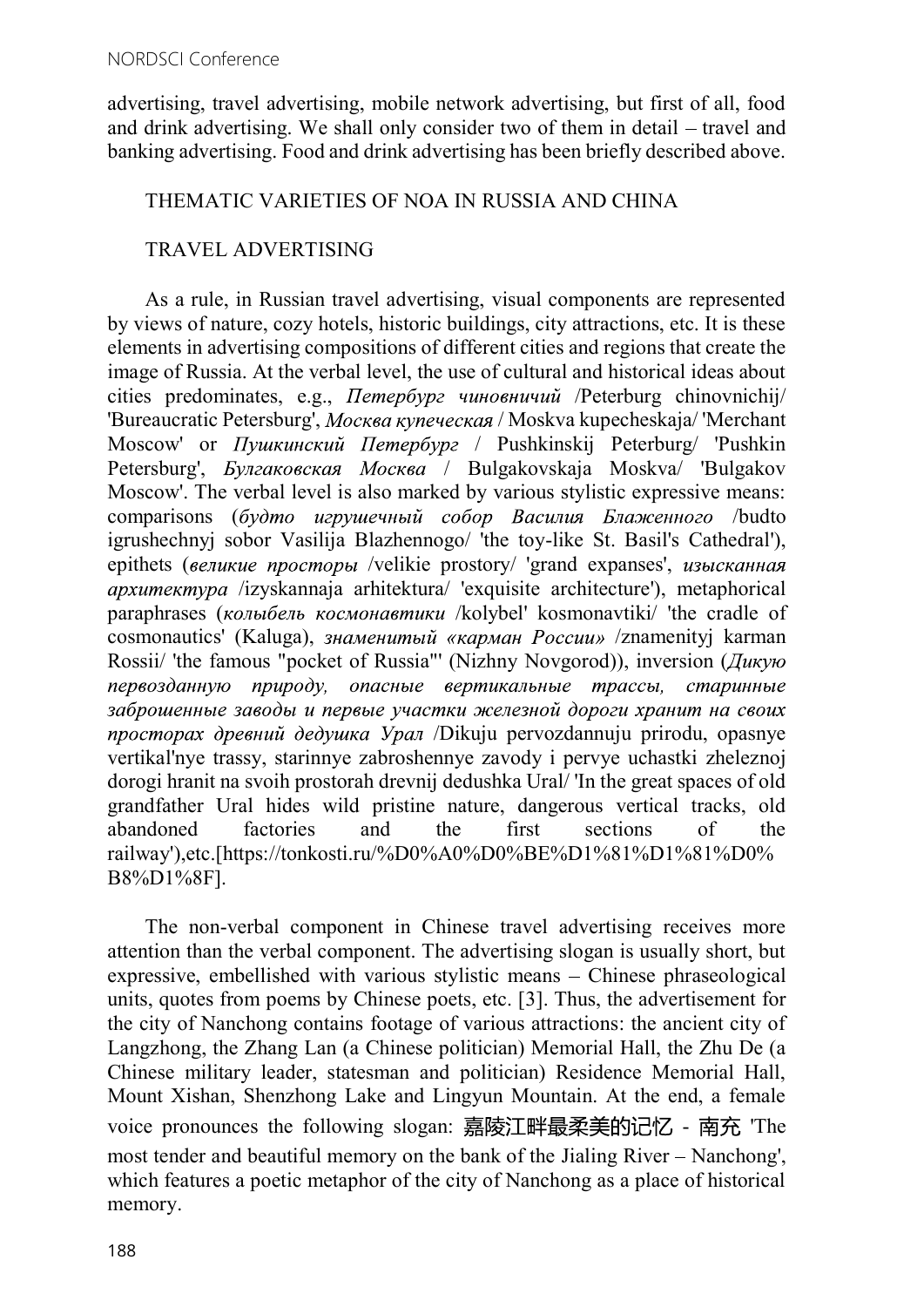#### AUTOMOTIVE ADVERTISING

Automotive advertising is highly metaphorical both at the verbal and nonverbal levels, which has been repeatedly noted by researchers [9]. This can be witnessed in slogans and advertising texts, where the name of the vehicle is perceived to a greater extent as a proper name than as a common noun: it can be associated with both a person and an animal, that is, the impersonation trope is used as an expressive means.

According to D. Sknarev, a "fatherly", "loving" attitude to the consumer, which is primarily expressed in the sense of pride in one's homeland, is uncommon for American marketing, as opposed to Russian marketing [8]. This attitude can be traced in the following slogans: *VA3 Патриот. Верный*. Надежный. Друг / UAZ Patriot. Vernyj. Nadezhnyj. Drug/ 'UAZ Patriot. True. Reliable. Friend',  $Ja\partial a$ .  $Kn\partial y \kappa \partial \partial \rho$  *Roccuu* /Lada. Kljuch k dorogam Rossii/ 'Lada. The Key to the Russian Roads' (Lada Kalina).

The main component of advertising for China-made cars is represented by the geographical natural realities of China. Demonstration of driving the car in different parts of China, on the one hand, makes it possible to show the beauty of the unique landscape of various regions of China, on the other hand, helps the Chinese car manufacturing company reflect the features of the vehicle. This method is closely related to the ideas of the Chinese philosophy of Taoism, which emphasizes the harmony of man and nature [5]. Thus, in the advertisement for the Chinese car Red Flag-HS7, the famous Chinese actor Jin Dong drives the vehicle through various scenic areas of China.

#### BANKING ADVERTISING

Nationally-oriented advertising for banks in Russia is generally distinguished by a traditional Soviet or pre-revolutionary storyline, which is most likely due to the fact that Russians are accustomed to trusting the "proven past". Consequently, banking advertising is rich in historical reminiscences and precedent texts with History as the source sphere, which makes it possible to attract the addressee's attention and gain his or her trust. Thus, the pre-revolutionary era is often recreated in Sberbank commercials with the common slogan *Самое ценное* /Samoe cennoe/ 'The Most valuable', the Soviet era is portrayed in the advertising for SKB-Bank with the distinctive precedent slogan B commonly 6yo  $\partial y$ svetloe budushhee/ 'To the bright future', which is strongly linked to the designation of communism (e.g., in Soviet times, the slogan Bneped в светлое  $\delta$ ydyuee! /Vpered v svetloe budushhee/ 'On, to the bright future!' was widespread).

The popularity of nationally-oriented banking advertising is currently related to the political situation and strategy of the Chinese government. The efforts of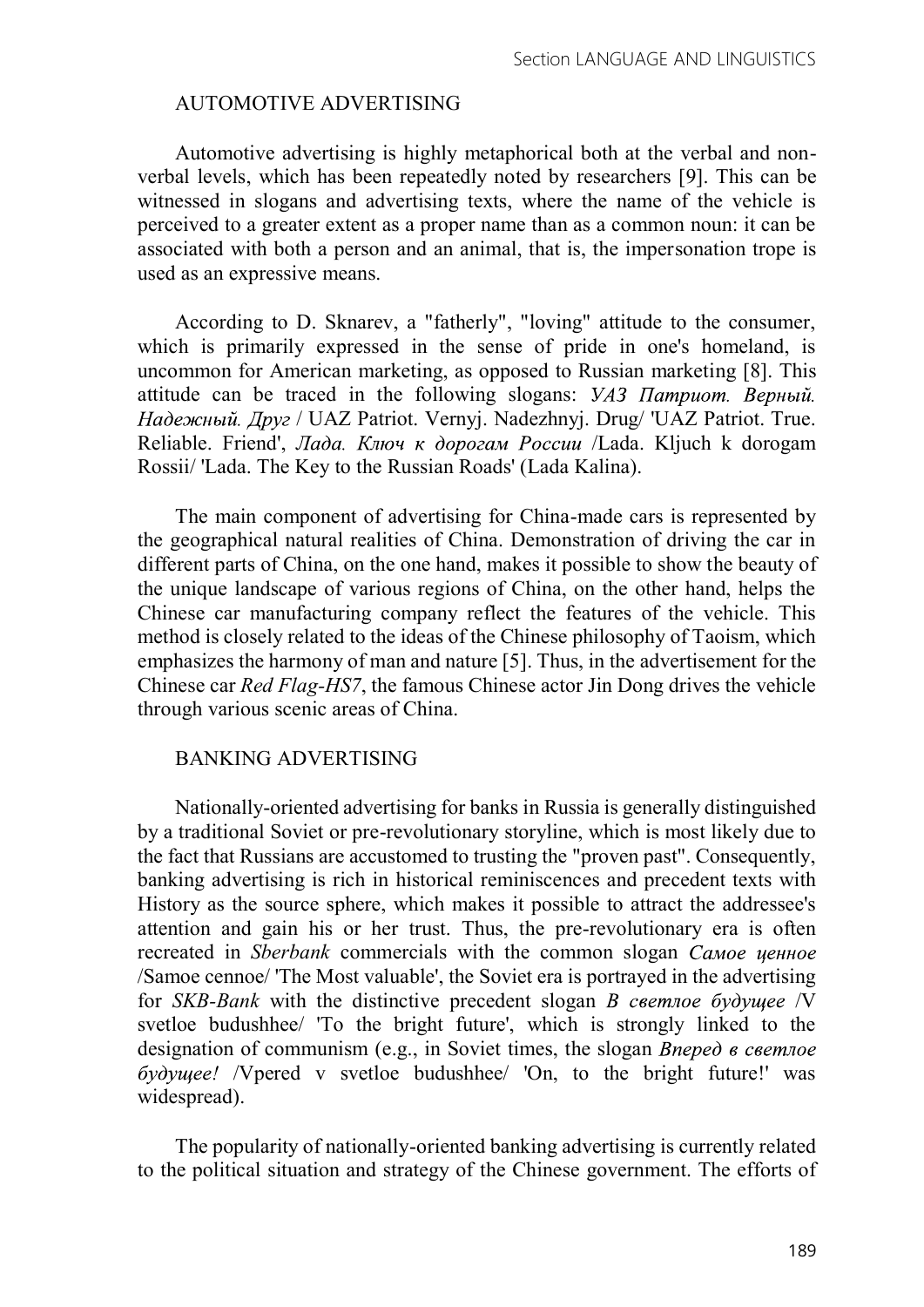banks to gain government support are reflected in the strategies used in their advertising campaigns [1].

For instance, the Agricultural Bank of China commercial tells the following story: two brothers born in a Chinese village chose their own path in life. One prefers to stay in the village, while the other opts for living and working in the city. This is followed by a footage of their life and work: both brothers have achieved success, as they use the services of the Agricultural Bank of China. The video ends with a family feast on the occasion of the Chinese New Year, and the voiceover says: 无论怎样的起点, 无论怎样的路, 不同的境遇或不同的困难 。一起奋斗、 一起拼搏,为梦想,为美好生活。精准扶贫,中国农业银 'No matter what the start, no matter what the path, there are different situations, different hardships. We work together, we fight together for a dream, for a wonderful life. Unmistakable aid to the poor. Agricultural Bank of China'.

This commercial reflects two important social issues in modern China. The first one is the uneven development of the city and the countryside, the outflow of young people to megacities in search of a better life, which slows down the development of rural areas. The second one is the failure of young people to observe the tradition of celebrating New Year with close relatives due to financial difficulties. The commercial shows how the Agricultural Bank of China takes care of its customers and helps in solving all problems.

# **CONCLUSION**

The presented general analysis of NOA and some of its varieties in Russia and China shows that NOA influences the formation of an integral positive image of the country. Appealing to the patriotic feelings of the target audience through the interaction of verbal and non-verbal means as part of multimodal advertising complexes, this commercial advertising certainly performs its main function  $-$  the influencing function.

Nationally-oriented advertising texts of different thematic varieties in Russia and China show similarities. In travel advertising in Russia and China, the main method of conveying in-formation is the visual component. As a rule, it involves demonstration of beauties of nature, hotels, historical sights. The verbal text is rich in stylistic means of expressing positive emotions. In Russian automotive advertising, the patriotic idea is associated with the goal of promoting a domestic vehicle, the purchase of which is a sign of patriotism, while in China this idea is not directly positioned.

Historical reminiscences prevail in Russian banking NOA, while in the Chinese equivalent more attention is paid to various government strategies and policies.